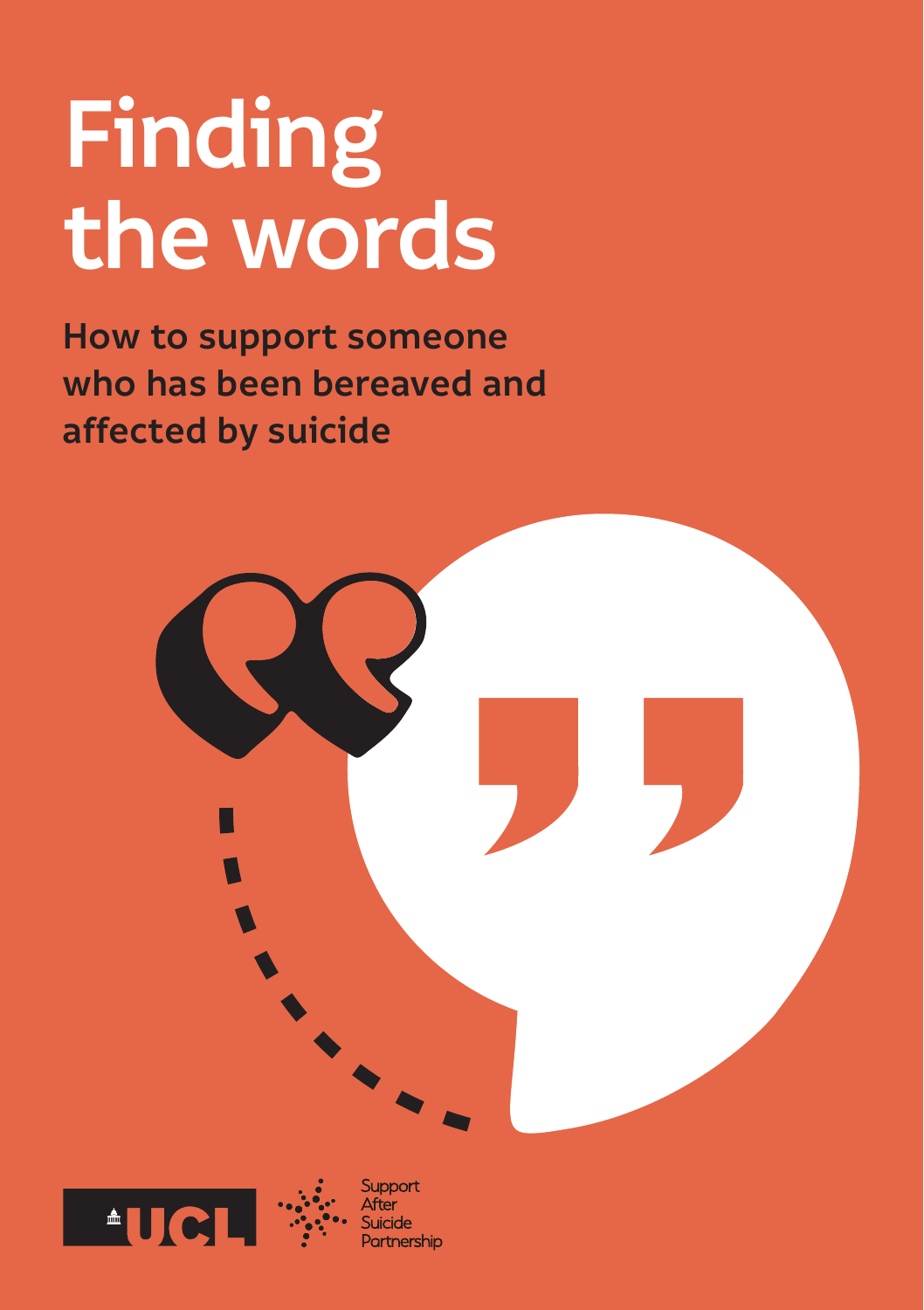## "I think it's very important just to be there, to be available."

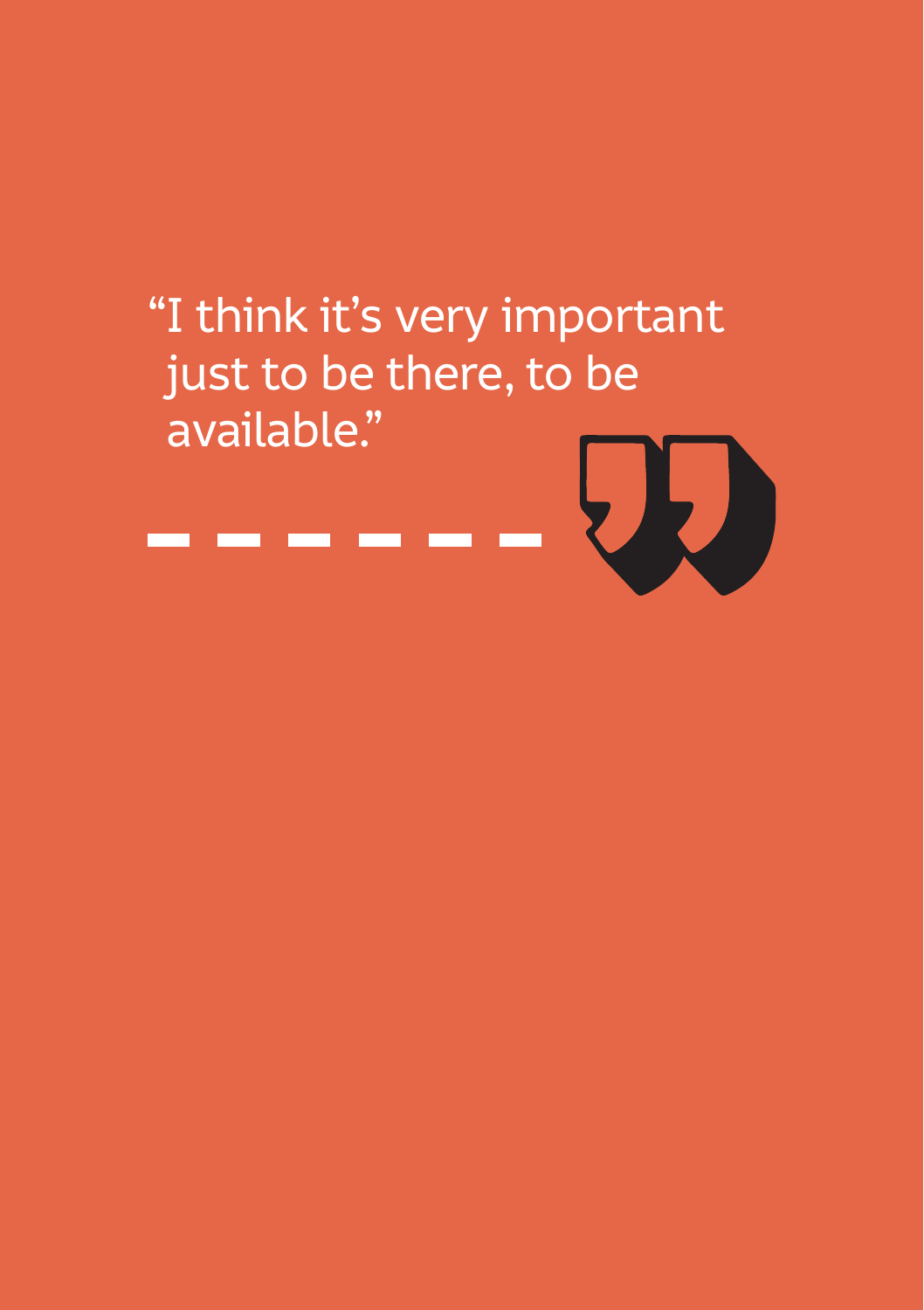### **Introduction**

Н П

ll L Н Н H L L

Н Н

> L H L

Н П

> L H H

L

**Few people like to talk about death, and many of us feel awkward around someone who has been bereaved, even if they're a good friend or close colleague. We want to help, but worry about saying the wrong thing. Sometimes we can put off contacting them, and before long it**  may seem too late to say anything at all<sup>1</sup>.

Alongside our uncertainty over how we should react to a bereavement, is the fact that people bereaved by suicide have significantly less chance of receiving support from friends and family, and there are limited suicide bereavement support services across the country.

We hope this short guide will make you feel more comfortable about reaching out to someone bereaved by suicide.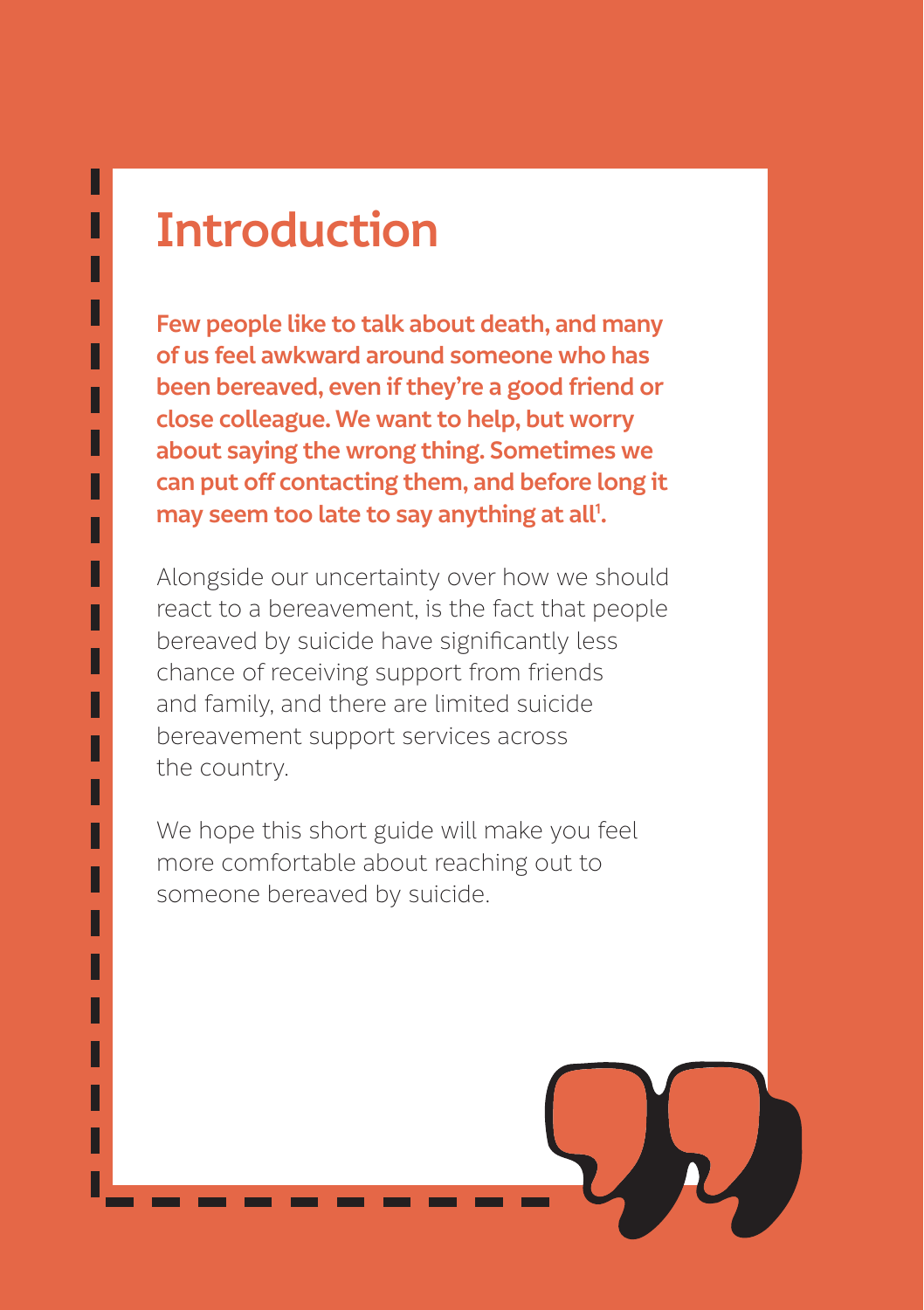### **Why suicide is a unique loss**

**Losing a loved one to suicide has long been believed to be one of the most difficult and lonely experiences a person can have.** 

All types of grief and loss can cause intense sadness, anger, anxiety or numbness, but research shows people bereaved by suicide have the most intense feelings of shame, responsibility and guilt when compared with people bereaved by other sudden deaths<sup>2</sup>.

#### **Lack of understanding about suicide**

Suicide and mental health problems are widely stigmatised. People who have lost someone to suicide often describe their friends avoiding them, or making judgemental and negative comments about the person who died, which can be very hurtful<sup>2</sup>.

#### **Suicide is often sudden or unexpected**

It may have come as a surprise that the person who died was feeling suicidal, or had a history of feeling low. Even if the person had expressed suicidal thoughts, the death itself will probably have been shocking.

#### **Lack of privacy**

After a suicide there is often intense interest from people in the local community and from the media. This can make it difficult to grieve privately.

#### "I felt that no-one wanted to know."

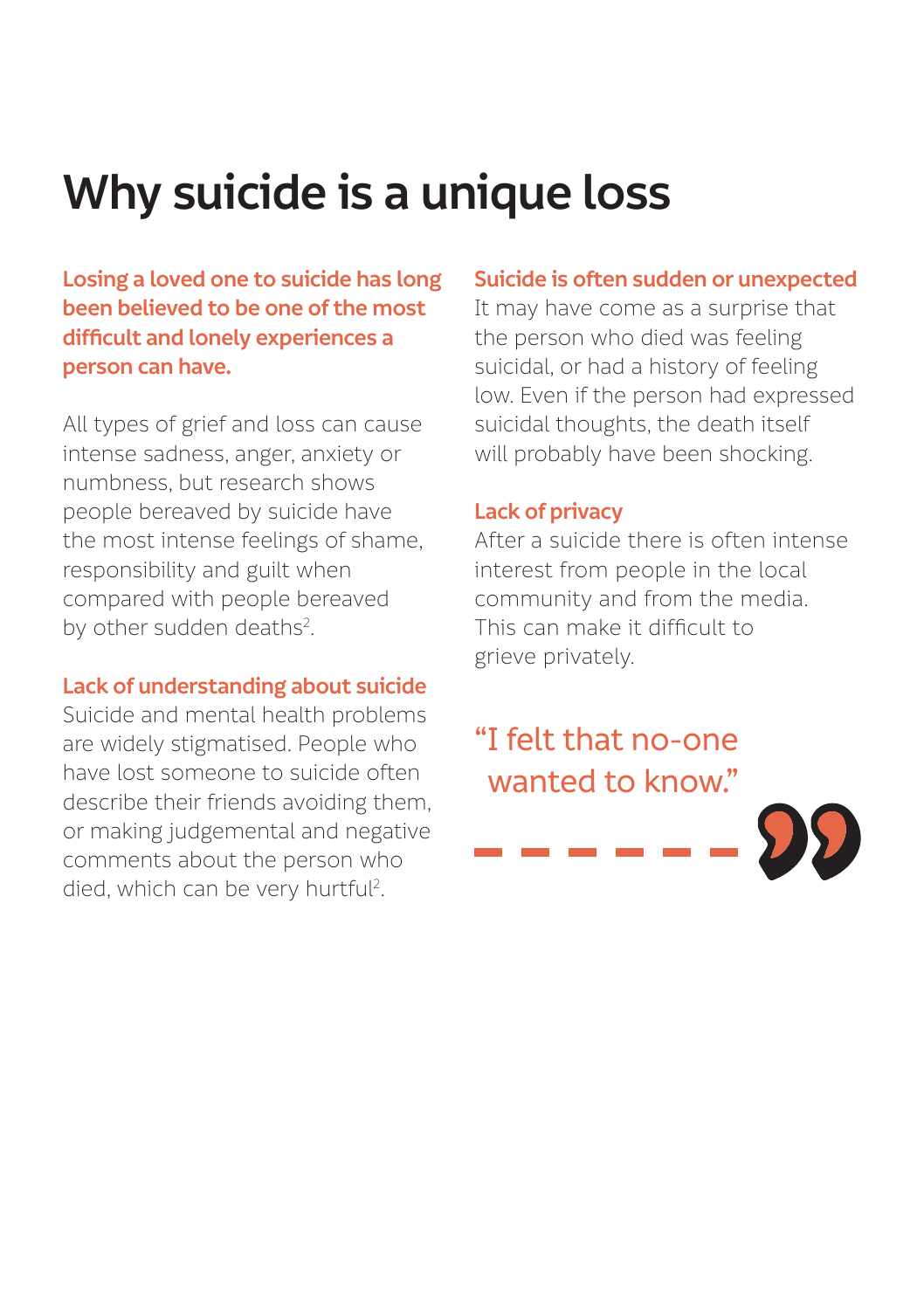#### **People bereaved by suicide are vulnerable to mental health problems**

Research shows that people bereaved by suicide have an increased risk of mental health problems, suicide attempts, and suicide<sup>3,4</sup>. They are also more likely to describe difficulties coping at work or in education<sup>4</sup>. There are many possible reasons for this. Factors that may have contributed to the person's decision to die by suicide, such as financial problems, low income, work or relationship instability, or lack of support, may also apply to those left behind, especially when combined with the burden of grief<sup>3</sup>. Other life circumstances can also make people feel more vulnerable.

#### **A suicide affects many people**

Suicide bereavement is thought to affect around half the general population. A suicide can have a ripple effect, reaching well beyond someone's immediate family. Studies suggest that between 10 and 60 people are affected by each suicide.

Whether someone feels included in that number is for them to decide. The extent of a relationship is not always obvious, and differently affected does not mean less affected. People often identify with a suicide because of something they had in common with the person who died, such as a similar background or a shared connection to a place. Parents may identify with a suicide if they have a child the same age. Someone can be rocked by the suicide of an old friend they hadn't seen in decades, an online friend they never met, or a stranger.

#### **Other distressing information is more likely to emerge after a suicide**

A suicide may bring up hidden aspects of a person's life such as past self-harm or past suicide attempts, problems at work or school, drug and alcohol misuse, financial problems, dysfunctional relationships, or stopping medication without medical advice. These can come to light through the deceased person's other relatives or friends, or during an inquest, which may be reported in the press.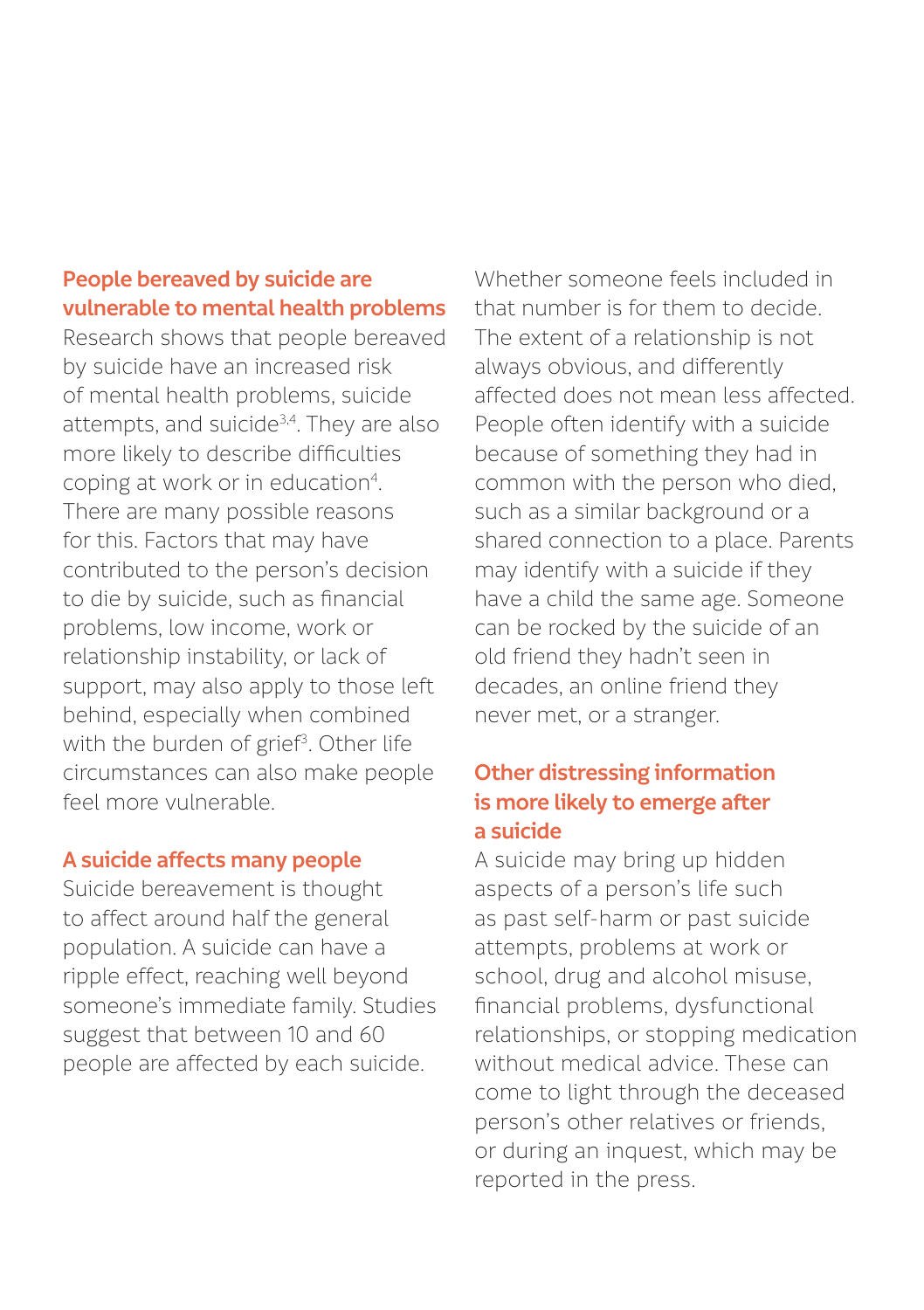### **Things to remember**

#### **There is never just one cause of suicide**

Suicide can be a response to any combination of difficult circumstances, including relationship breakdown, loss of employment, and money worries. There may be no obvious underlying reasons. Many people who take their own lives are thought to have identified or unidentified depression or another mental illness, and a wide range of factors can contribute to the development of mental health problems.

#### **It's natural for a bereaved person to keep going over what has happened**

Feeling guilty or wanting answers are common reactions, and giving the bereaved person space to talk about the suicide or the person who died can help them to cope. It might involve having to hear the same account again and again, but this can be therapeutic for the bereaved person. It is rarely appropriate to speculate about blame, and a suicide doesn't mean the person who took their life didn't love or care about those they left behind.

#### **Suicide is a response to intense emotional distress**

People who take their lives are often trying to stop emotional pain inside them which is as immense and real as physical pain. Often they don't necessarily want to die, but to end unbearable feelings. Given this, it's important not to judge the person who has died.

**Grief doesn't stop, it changes** There's no time limit on grief, and the passing of time doesn't dictate how someone should feel. Grief comes and goes in waves rather than following a set path, so peddling the concept that 'Time heals' can feel very misleading, dismissive and upsetting. People bereaved by suicide can feel pressurised to 'move on', which forces them to hide their feelings. Some people describe their grief as being like a black hole, or a missing stair. It never goes away but life finds a place around it.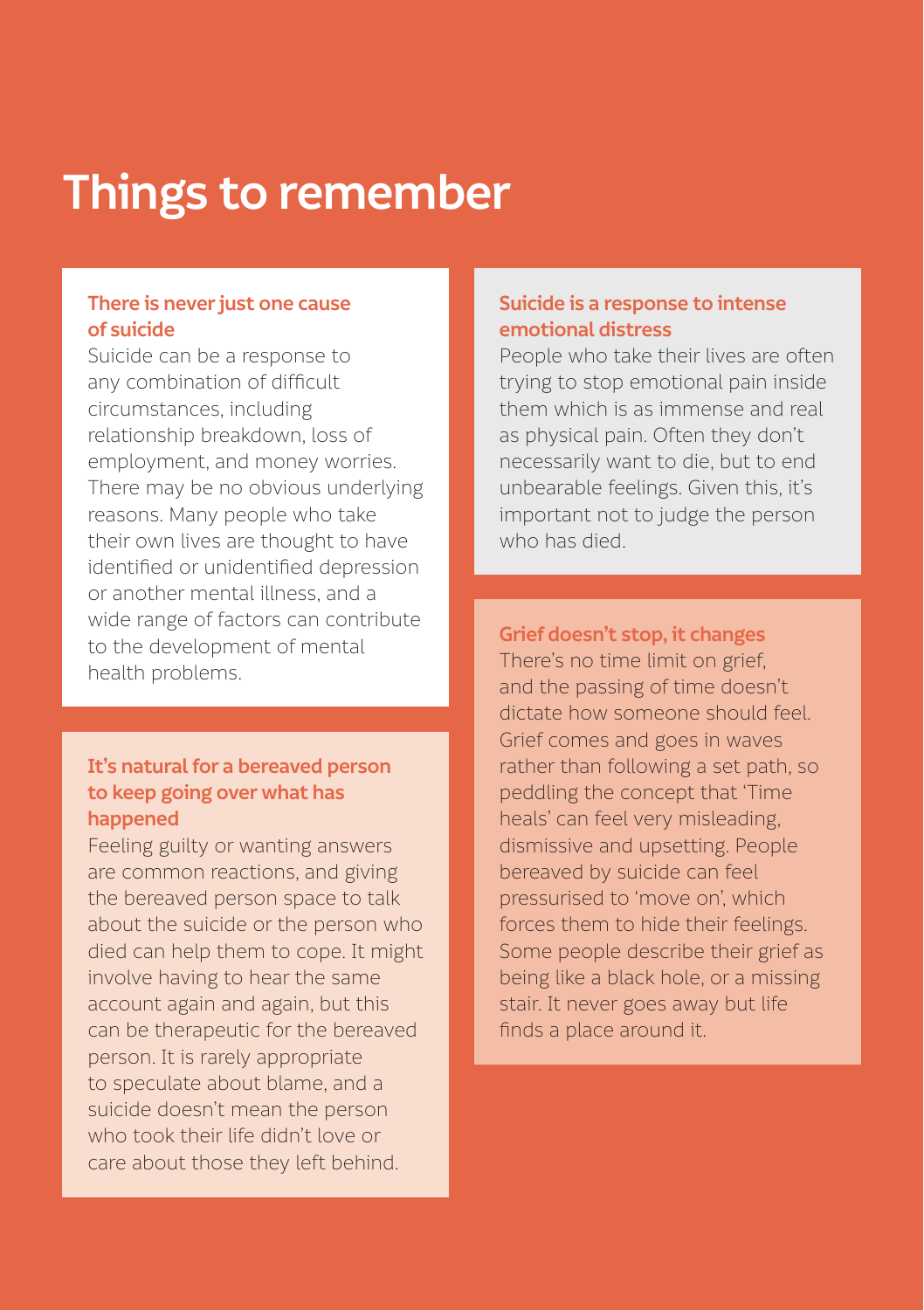### **Everyone grieves differently**

**Grief is very individual and doesn't necessarily fit with someone's usual personality. A person's mood can change very quickly and it can be common to swing between wanting to be alone and wanting company.** 

#### **Don't assume someone is getting support**

They may not have been offered support from anyone else, or known where to look. Show them kindness and reach out so they know you are thinking of them and are there if they need you.

#### **It's never too late to help someone**

People will continue to live with their grief for weeks, months and years.

#### **You don't have to be a close friend to help someone**

You may feel reluctant to get in touch, thinking "I'm not that close a friend", "I haven't seen him in years," "I won't understand the situation" or "She's got other people to help her." Sometimes the most touching support comes from where it's least expected.

#### **Someone who is grieving may not necessarily have support from others in the same situation**

Don't think you're less helpful to a grieving friend because you didn't know the person who died. While people who are grieving the same person often look for support from one another, bereavement can also create divisions within families or between mutual friends.

#### **Responses to the same death can vary**

Some people prefer not to talk about the person who died to others who knew them, as it could make their relationship seem less unique, or lead to painful new information. Depending on someone's relationship to the person who died, they may not have known many people in common.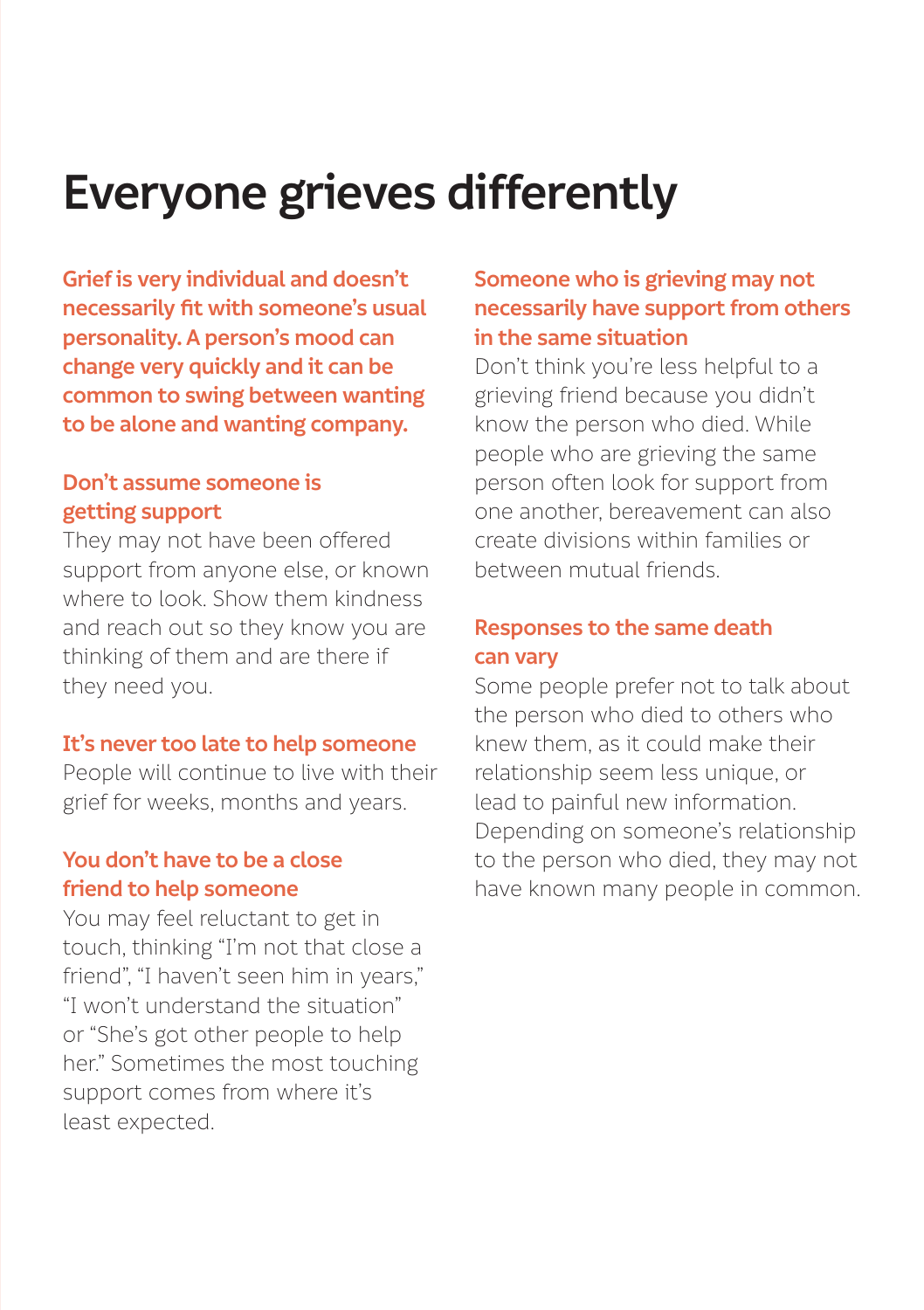### **Things to say and do**

#### **Acknowledge the loss**

It's understandable to feel uncomfortable or worry about offending someone, but staying silent or ignoring someone after their bereavement can make them feel worse. Often it is better to say something than nothing. Spending time with the bereaved person will usually help give ideas of what could be helpful to them.

#### **Consider how the bereaved person would prefer you to get in touch with them**

Just as there are different ways to grieve, there are different ways people prefer to communicate after a loss. Receiving regular text messages may be easier to manage than telephone calls. Dropping in may be welcomed, or may be seen as an inconvenience. It's worth asking the person what they prefer.

#### **If someone is slow at getting back to you, keep trying, and try not to take it personally**

The idea of making contact or returning calls and messages can sometimes feel overwhelming to someone who has been bereaved. Headaches from tension and lack of sleep can also make it difficult to look at a computer or phone screen. Feeling guilty at not acknowledging messages is an additional burden for a grieving person. Let them know you don't expect them to return calls, and perhaps come to an agreement that they might get back to you every few weeks. If you are part of a group of friends, you could ask one person to take on the role of relaying that messages have been received and are appreciated.

"Give a call and say that I'm always here if you want to go out, or if you want to talk, or if you just want someone to hold your hand."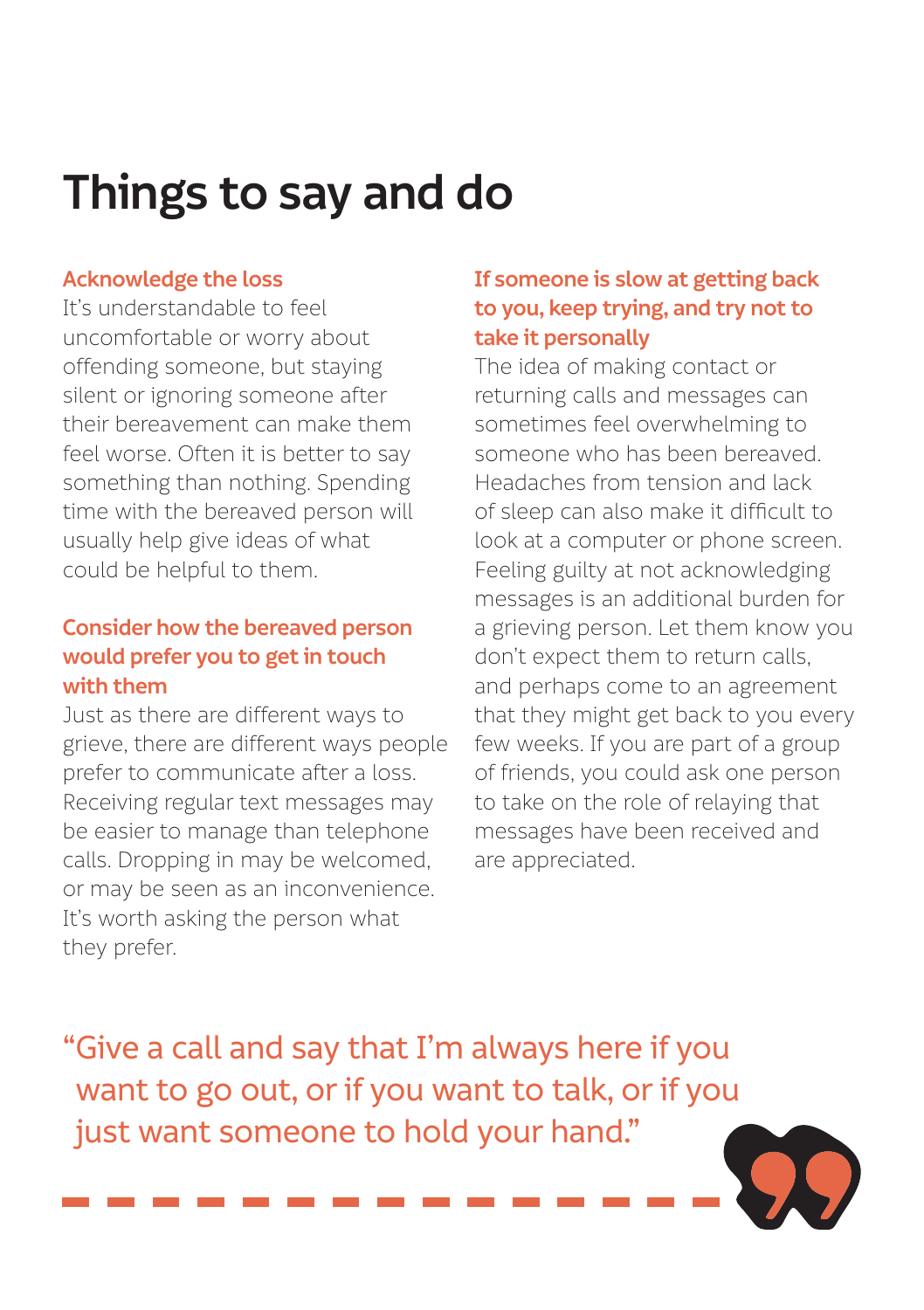"I think it's about offering them that opportunity of speaking to somebody, without making them feel they have to talk to you if they don't want to, which is fine! It's a balancing act."

#### **Be an active listener**

Try to give the bereaved person space to open up if they want to, while being sensitive if they don't want to take it further. Conversation can be helped by using active questions such as:

- What's your favourite memory of [name of the person who died]?
- Describe a time when [name of the person who died] really made you laugh?

#### **Offer an extra pair of hands**

Help with daily living is often greatly appreciated. Rather than asking "Is there anything I can do?" try and make specific suggestions. Support with childcare, dog-walking, cooking, chores, paperwork, fielding telephone calls or accompanying someone to appointments may be welcome.

#### **Be patient**

It can take a long time to process a death like this. Allow them the space and time to feel whatever they need to feel for as long as it takes them.

Also let them hunt for words or repeat themselves rather than trying to 'move them on'.

#### **Listen rather than offer solutions**

Grief is a state of emotions to be supported, not a problem to be solved. When offering consolation it is best not to presume that there are small comforts, such as "At least you weren't the one who found him."

#### **Share memories of the person who died**

Many people mistakenly think they should avoid mentioning the person who died in fear of causing further upset. You are unlikely to be 'reminding' them about their grief as they will be living with it day to day. To a bereaved person, it can feel as if the person who died has been erased from other people's minds, or that they are only associated with sadness, pain and the way that they died. The chance to share a happy or funny story can be very comforting.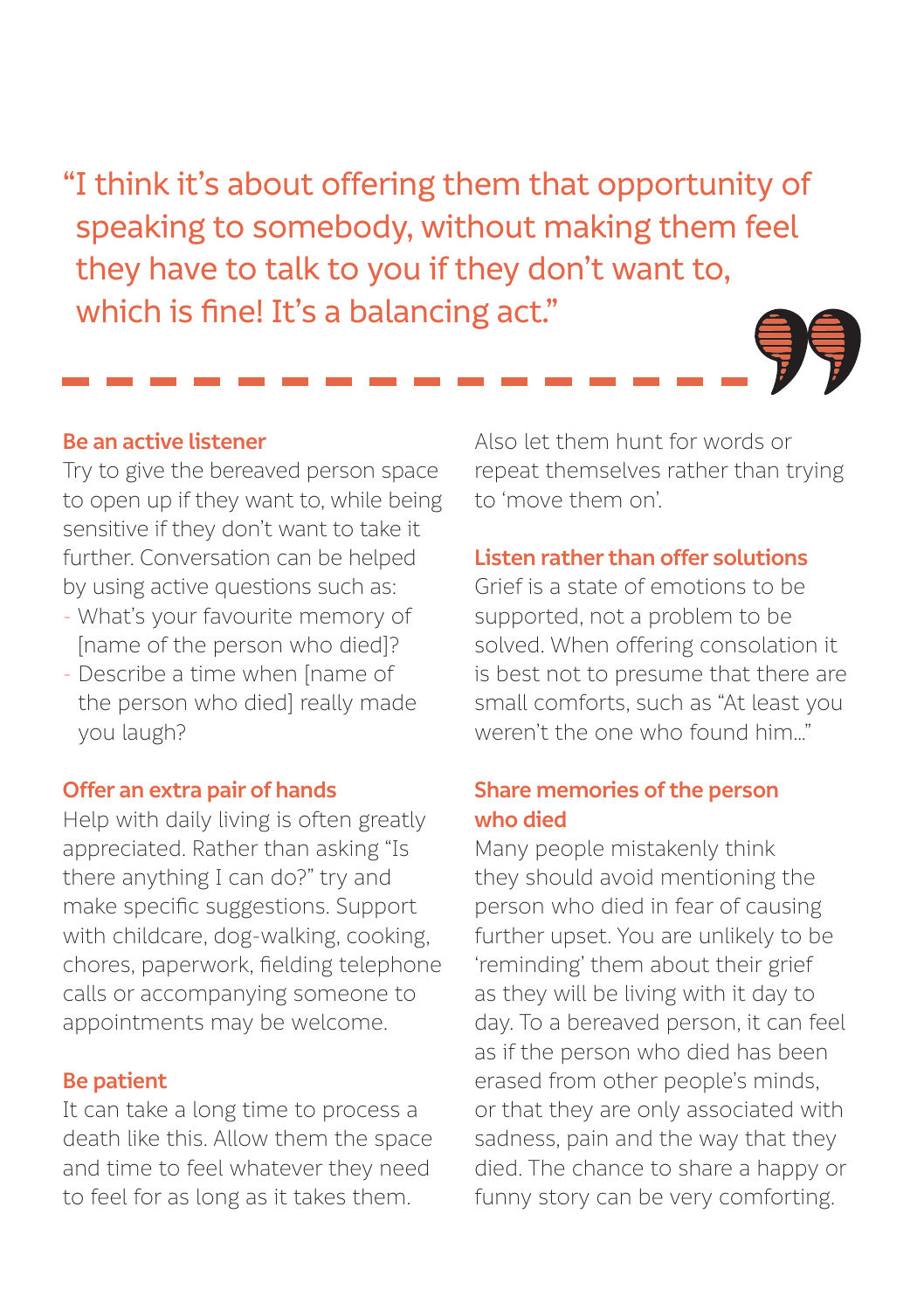#### **Let them know you'll always be there for them**

Certain times of the year, such as birthdays, public holidays and anniversaries are often difficult for someone who has been bereaved. Making a note in your diary can help you remember to reach out to them at these times.

#### **Show sensitivity when discussing the death with others**

Mutual friends may not be aware of the death, so think about how best to break the news, and agree on what to share, and who with. Anticipate that people who find out from you will want to talk, or ask questions, and try to be available. Be particularly sensitive towards people who have experienced mental health problems, or been bereaved before, especially by suicide, and remember you may not know that this applies to someone. Be careful over what you share online. Some people may prefer not to learn of the death of a friend on social media. If someone seems distressed by the news online, treat it as seriously as you would in person.

#### **Support them if media coverage is negative**

The press may cover the suicide both at the time of the death and at the inquest, which could be weeks or months later, so be ready to support someone if you notice media coverage. If you feel unnecessary details are included about the location, method, contents of a suicide note, or speculation about the reasons, then consider notifying the Samaritans, as the coverage may go against reporting guidelines.

#### **Challenge stigmatising language and attitudes around suicide and mental illness in everyday life**

When referring to suicide, use expressions such as "died by suicide" or "took his own life." The common phrase "committed suicide" dates back to when suicide was a crime, and may be upsetting. Politely challenge people who complain about disruption caused by public suicides. Try not to support media portrayals, fictional or real, that promote or glamorise suicide.

### "Just go with the flow and see how the person is feeling."

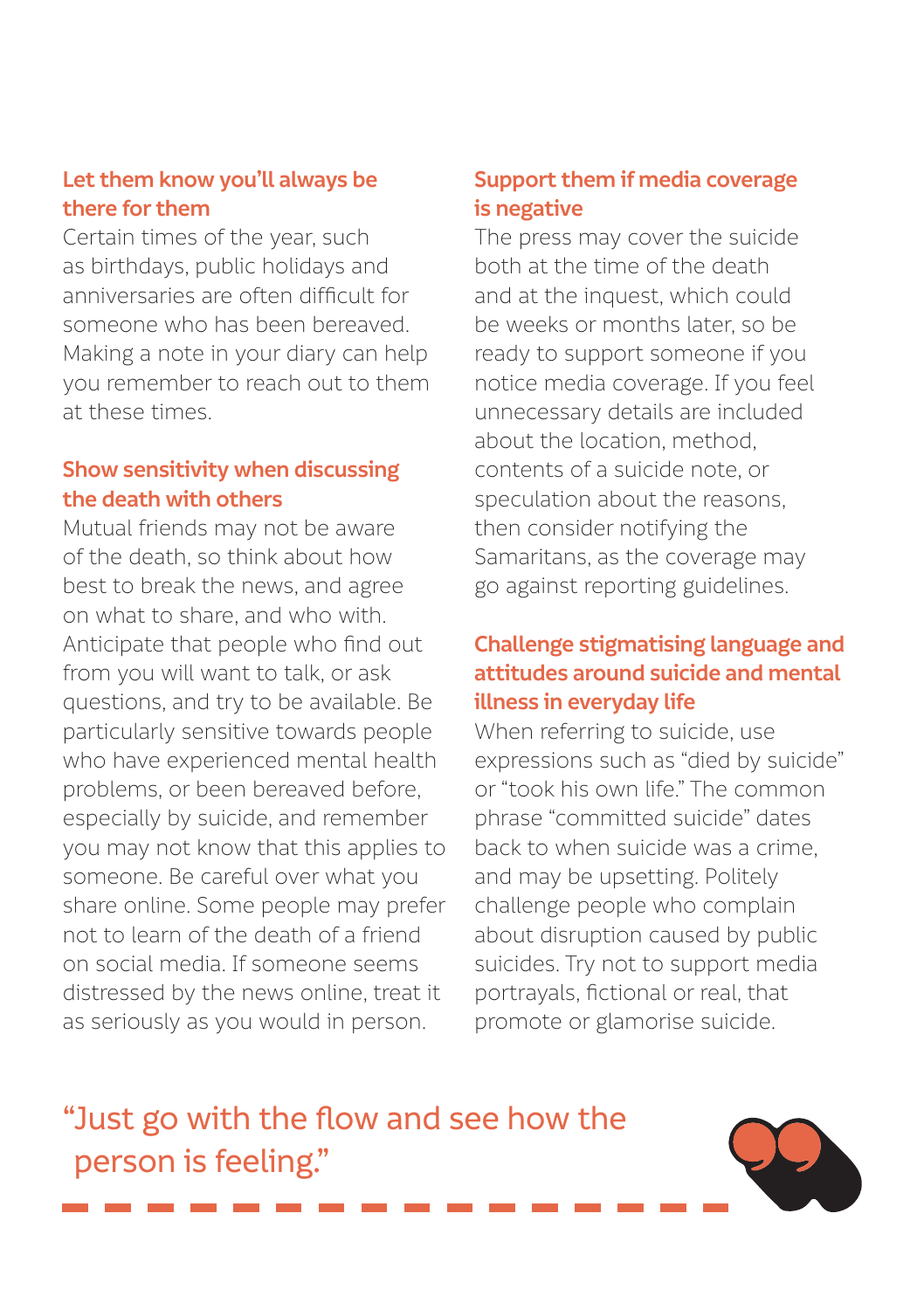### **Things to avoid**

#### **Don't push for detail about the suicide**

Questions about the precise location, the methods used, or contents of a note can come across as reflecting morbid curiosity rather than concern. It can also create a sense that the suicide is being gossiped about by others. Let the bereaved person lead on whether they would find it helpful to talk about specifics.

#### **Don't speculate about the reasons for the suicide**

Suggesting explanations for the suicide could make them feel blamed, particularly if the focus is on past arguments or disagreements they'd had with the person who died. It also risks over-simplifying what causes suicide, and presenting suicide as inevitable. In general, avoid voicing any assumptions. Be careful not to encourage blame by saying things like: "You must feel so guilty."

#### **Don't avoid them, or avoid the subject**

After the chaos of a suicide, many bereaved people seek solace in what's familiar. You can help them maintain a normality by communicating as you would do normally. If you really can't handle a conversation about the suicide, don't keep putting it off or making excuses not to see the bereaved person, which make it obvious that you are avoiding them<sup>6</sup>. Acknowledge their feelings, but explain that you feel out of your depth, and gently suggest they speak to a professional. Helping them identify sources of support, for example a bereavement counsellor, may be appreciated.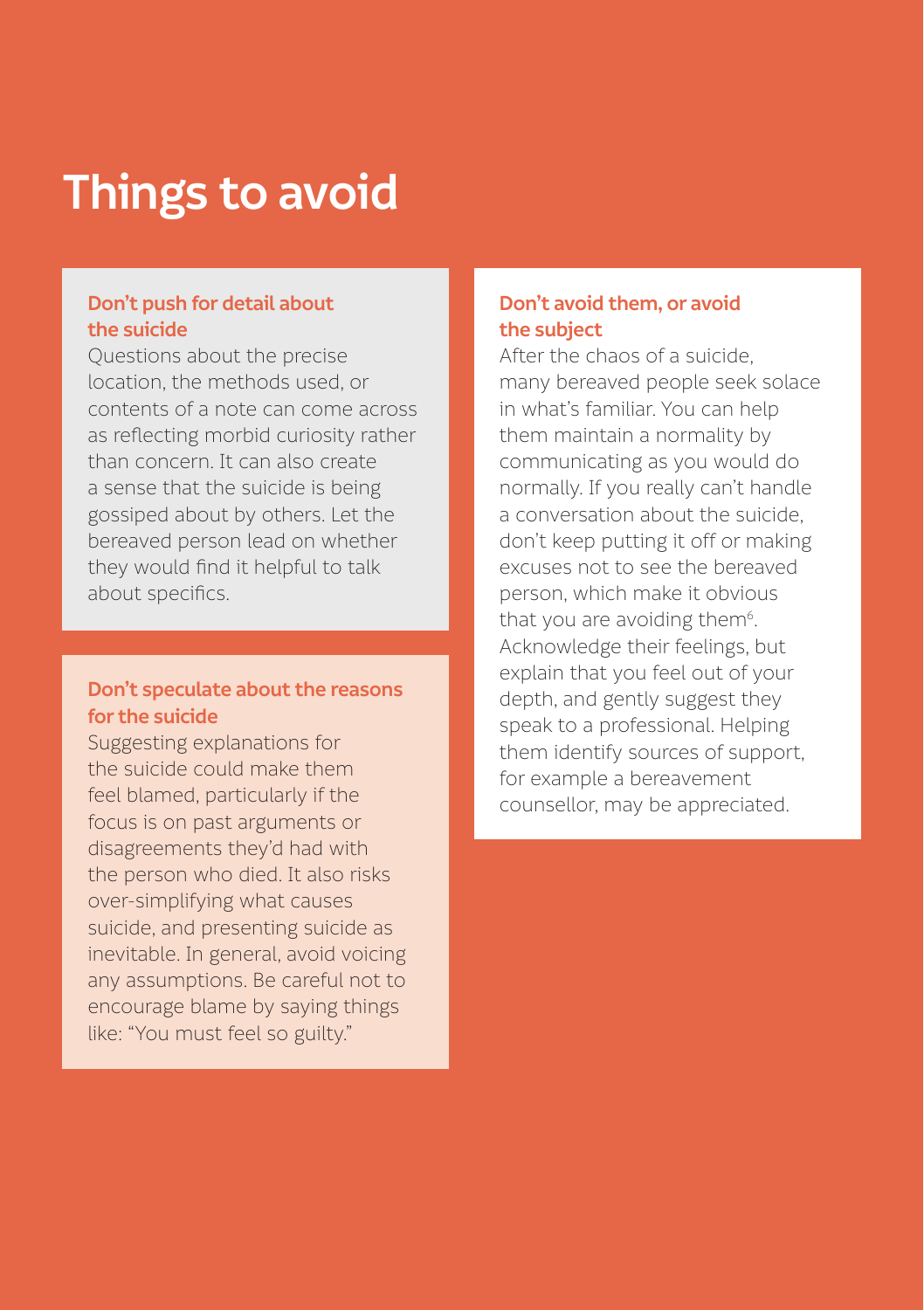"If I was talking to someone and they were sad and grieving, it's not necessary for me to know exactly the details of their relationship with that person, or how they died, or whatever, in order for me to listen to them, if they want to talk about how they feel."

#### **Don't push for details of their relationship**

Respect whatever way the bereaved person chooses to label their relationship with a friend or colleague who has died. Ex-partners or 'might-have-beens' often find it hard to grieve openly, especially if they are in another relationship, or if the person who died had been. Relationships that could have been disapproved of by others, such as same-sex or cross-cultural relationships, or infidelity, may have happened in secret. It's up to them if they want to explain the relationship, and asking for more details than you're given can seem intrusive.

#### **Avoid focusing too much on yourself** Maintain the focus on the person

who has been bereaved and try not to keep coming back to your own feelings about the suicide. Unless you have been bereaved by suicide yourself, it may not be helpful to make comparisons with your own experiences.

#### **Don't be negative about the person who died or be judgemental of their actions, especially if you never knew them**

People affected by suicide often experience complicated and conflicting feelings about the person who died. It it is not for you to tell them how they should feel. Avoid giving your opinion about them as people and you should never present suicide as a positive choice.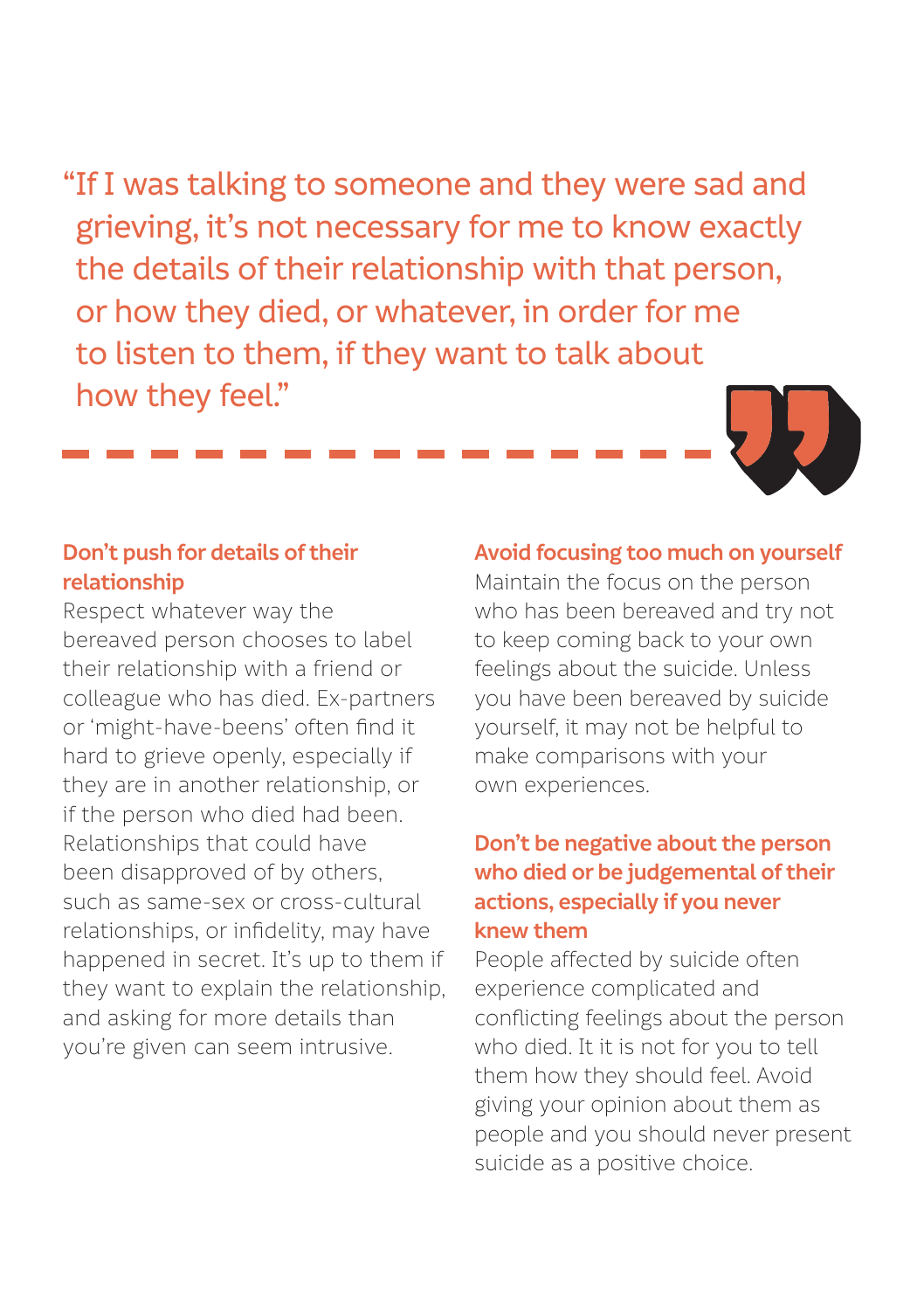### **Finding help**

Н П

> ll H

H

H H H H H

H

П

H H ll H H

H H The Support After Suicide Partnership (SASP) is the UK's national hub for organisations and individuals working across the UK to support people who have been bereaved or affected by suicide. The website has a range of advice and support guides and details of national and local support services.

Help is at Hand is a practical and emotional guide for people bereaved by suicide. It includes personal stories.

#### **[www.supportaftersuicide.org.uk/](http://www.supportaftersuicide.org.uk/) support-guides/help-is-at-hand/**

A printed copy can be ordered by quoting 2901502 at **[www.orderline.dh.gov.uk](http://www.orderline.dh.gov.uk)** or 0300 123 1002.

"I would really appreciate even just knowing that there is the opportunity to talk to someone if I want to."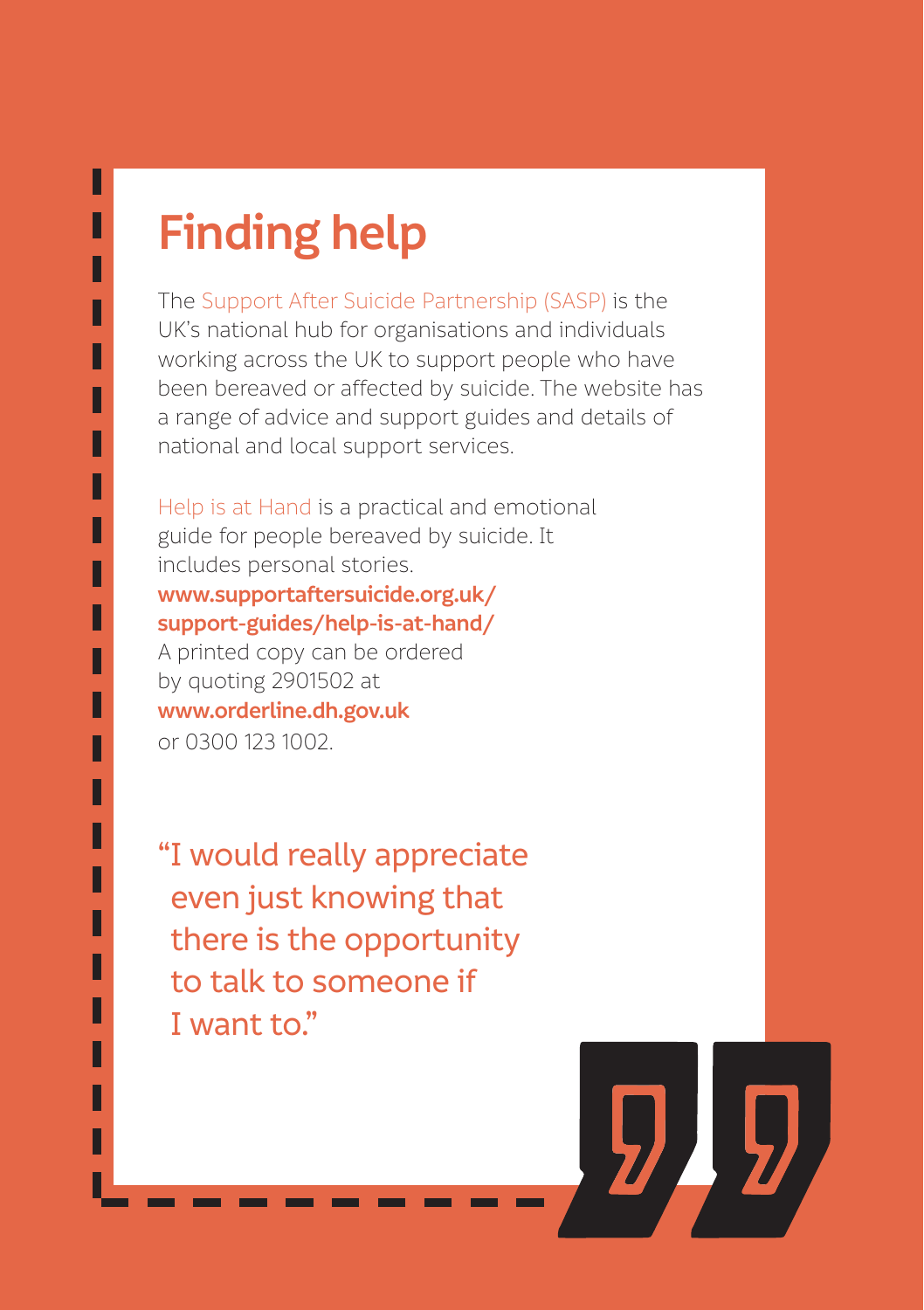### **About this guide**

This guide is based on the experience and personal research of one author and the research evidence gathered by the other author. The quotes in this guide are drawn from interviews conducted with young adults bereaved by suicide as part of a 2010 national survey on the impact of suicide bereavement.

Further information on this research project at UCL is here: **[www.ucl.ac.uk/psychiatry/](http://www.ucl.ac.uk/psychiatry/bereavementstudy) [bereavementstudy](http://www.ucl.ac.uk/psychiatry/bereavementstudy)**

#### **About the authors**

Maxine Frances Roper is a writer interested in mental health, charity communications, and the emotional impact of Dyspraxia and related neurological conditions.

Dr Alexandra Pitman is a clinical researcher at University College London, with an interest in research on the impact of suicide bereavement. She is patron at the Support After Suicide Partnership (SASP).

### **References:**

- 1. Pitman et al (2017) Support received after bereavement by suicide and other sudden deaths: a cross-sectional UK study of 3432 young bereaved adults. BMJ Open 2017;7:e014487. doi: 10.1136/ bmjopen-2016-014487
- 2. Pitman et al (2016) The stigma perceived by people bereaved by suicide and other sudden deaths: a cross-sectional UK study of 3432 bereaved adults Journal of Psychosomatic Research 87:22-29 [http://www.sciencedirect.com/science/](http://www.sciencedirect.com/science/article/pii/S0022399916303154) [article/pii/S0022399916303154](http://www.sciencedirect.com/science/article/pii/S0022399916303154)
- 3. Pitman et al (2014) Effects of suicide bereavement on mental health and suicide risk The Lancet Psychiatry, 1(1): 86-94 [http://www.thelancet.com/journals/lanpsy/](http://www.thelancet.com/journals/lanpsy/article/PIIS2215-0366(14)70224-X/fulltext) [article/PIIS2215-0366\(14\)70224-X/fulltext](http://www.thelancet.com/journals/lanpsy/article/PIIS2215-0366(14)70224-X/fulltext)
- 4. Pitman et al (2016) Bereavement by suicide as a risk factor for suicide attempt: a cross-sectional national UKwide study of 3,432 young bereaved adults. BMJ Open 6:e009948. doi:10.1136/ bmjopen-2015-009948 [http://bmjopen.bmj.](http://bmjopen.bmj.com/content/6/1/e009948) [com/content/6/1/e009948](http://bmjopen.bmj.com/content/6/1/e009948)
- 5. Samaritans (2013) [http://www.samaritans.](http://www.samaritans.org/media-centre/media-guidelines-reporting-suicide/advice-journalists-suicide-reporting-dos-and-donts) [org/media-centre/media-guidelines](http://www.samaritans.org/media-centre/media-guidelines-reporting-suicide/advice-journalists-suicide-reporting-dos-and-donts)[reporting-suicide/advice-journalists-suicide](http://www.samaritans.org/media-centre/media-guidelines-reporting-suicide/advice-journalists-suicide-reporting-dos-and-donts)[reporting-dos-and-donts](http://www.samaritans.org/media-centre/media-guidelines-reporting-suicide/advice-journalists-suicide-reporting-dos-and-donts)
- 6. Pitman et al (2018) The stigma associated with bereavement by suicide and other sudden deaths: A qualitative interview study Social Science & Medicine 198; 121-129 [https://www.sciencedirect.com/](https://www.sciencedirect.com/science/article/pii/S0277953617307797) [science/article/pii/S0277953617307797](https://www.sciencedirect.com/science/article/pii/S0277953617307797)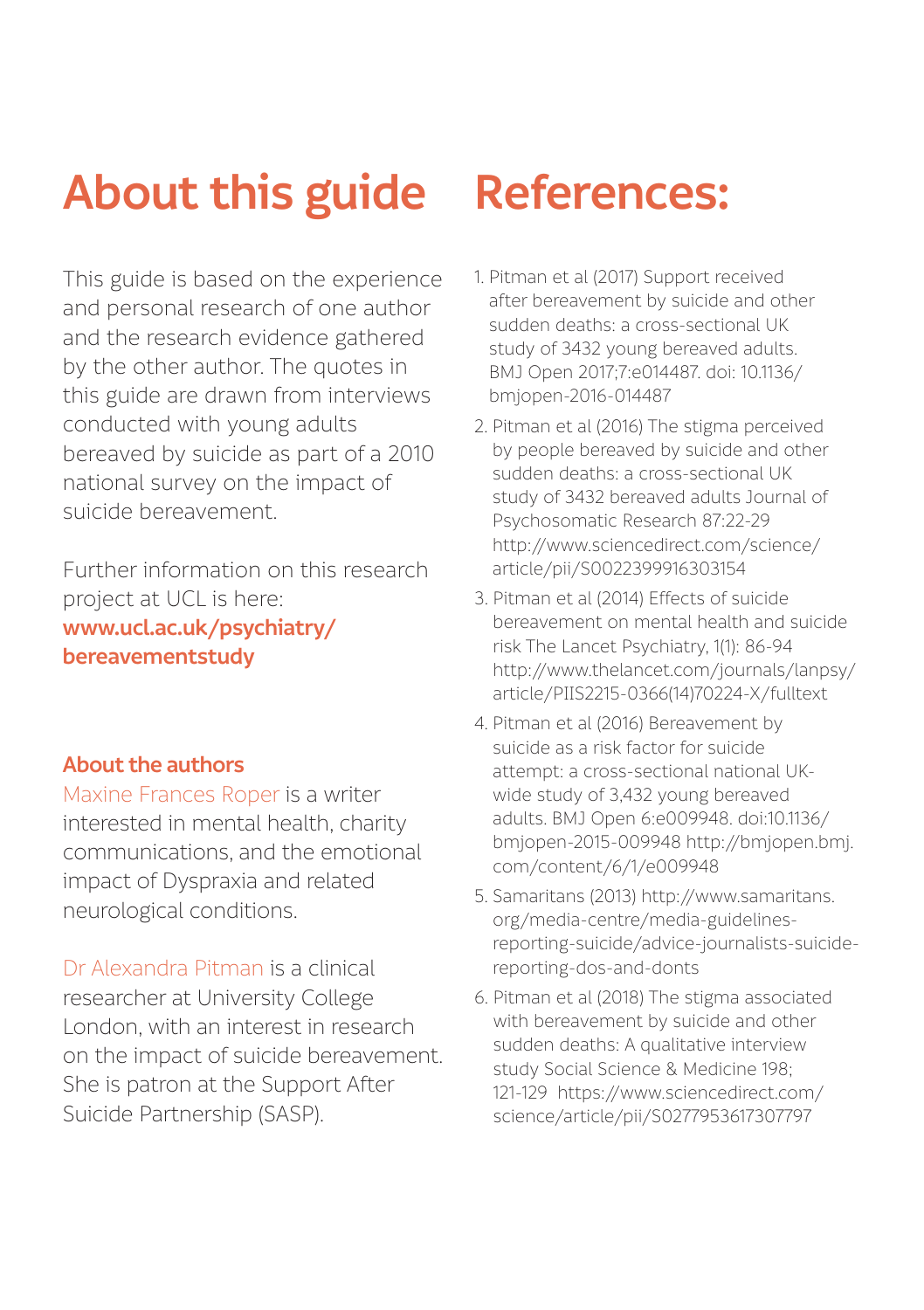### **Your support matters**

**25% of people bereaved by suicide said they received no support after their loss. Only 1% said they preferred to cope without**  support<sup>1</sup>.

**Of those who received support after being bereaved by suicide, 64% said this had come from family and friends1 .**

**Being there for someone can make a real difference.**